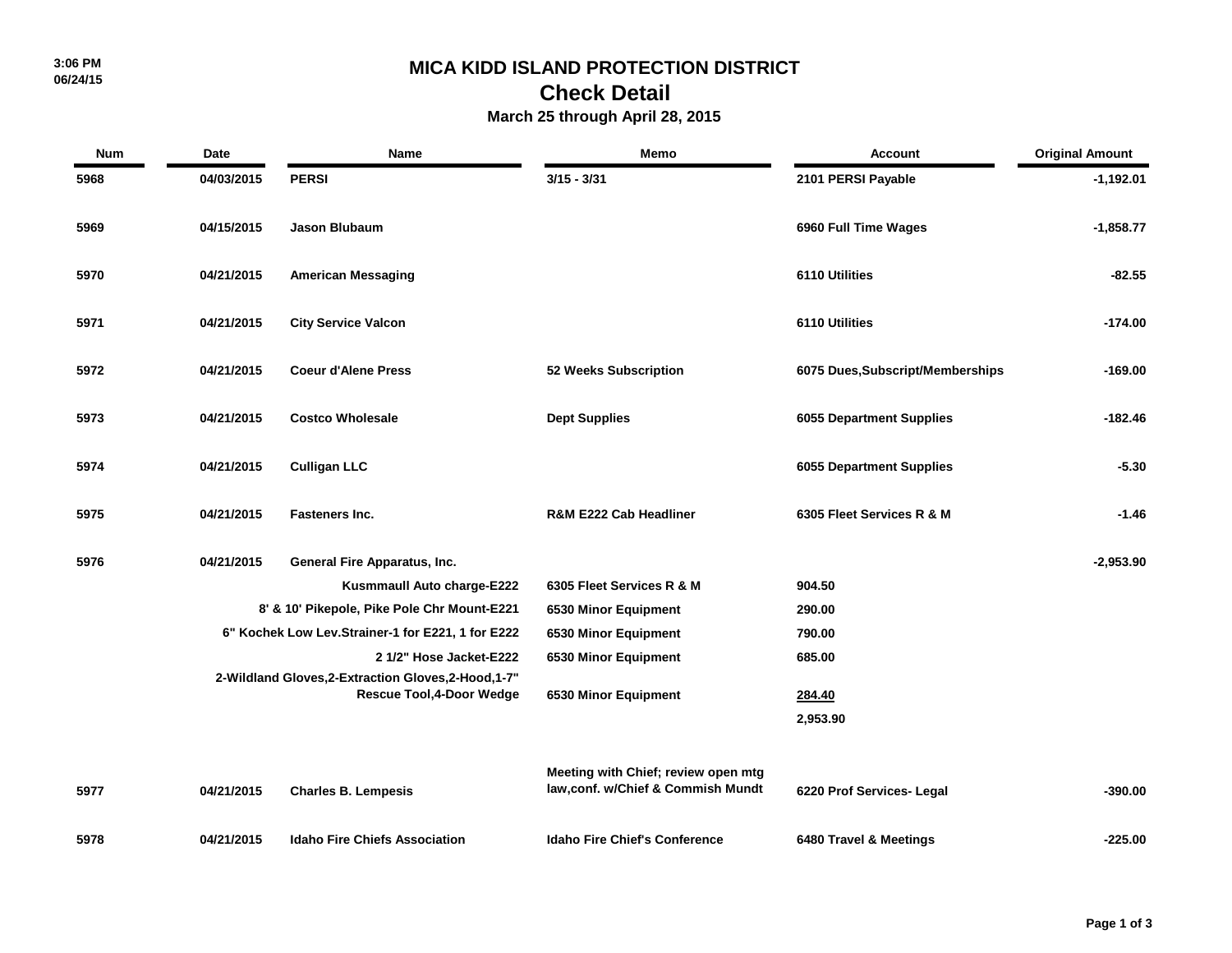## **MICA KIDD ISLAND PROTECTION DISTRICT**

# **Check Detail**

### **March 25 through April 28, 2015**

| <b>Num</b> | Date       | <b>Name</b>                                | <b>Memo</b>                                                         | Account                    | <b>Original Amount</b> |
|------------|------------|--------------------------------------------|---------------------------------------------------------------------|----------------------------|------------------------|
| 5979       | 04/21/2015 | Kootenai County Fire & Rescue              |                                                                     | 6305 Fleet Services R & M  | $-4,389.78$            |
|            |            | <b>R&amp;M and Annual Serv B250</b>        | 6305 Fleet Services R & M                                           | 1,331.43                   |                        |
|            |            | <b>Annual Service T260</b>                 | 6305 Fleet Services R & M                                           | 1,181.21                   |                        |
|            |            | <b>Annual Service E221</b>                 | 6305 Fleet Services R & M                                           | 375.55                     |                        |
|            |            | <b>R&amp;M Battery Charger E222</b>        | 6305 Fleet Services R & M                                           | 205.85                     |                        |
|            |            | <b>Annual Service E222</b>                 | 6305 Fleet Services R & M                                           | 1,295.74                   |                        |
|            |            |                                            |                                                                     | 4,389.78                   |                        |
| 5980       | 04/21/2015 | Kootenai Electric Coop                     |                                                                     | 6110 Utilities             | $-164.00$              |
| 5981       | 04/21/2015 | <b>Napa Auto Supply</b>                    |                                                                     |                            | $-256.58$              |
|            |            | <b>Battery B250</b>                        | 6305 Fleet Services R & M                                           | 246.84                     |                        |
|            |            | Blue Def 2.5 gal. R281                     | 6305 Fleet Services R & M                                           | 8.99                       |                        |
|            |            | <b>SVS Chrg</b>                            | 6060 Misc. Services & Charges                                       | 0.75                       |                        |
|            |            |                                            |                                                                     | 256.58                     |                        |
| 5982       | 04/21/2015 | <b>North Idaho Fire Chiefs Association</b> | NIESA Trng-Riske, Haarr, Heglie, Mullen, We 6440 Personnel Training |                            | $-310.00$              |
| 5983       | 04/21/2015 | <b>Pacific Steel</b>                       | <b>R&amp;M Storage Trailer</b>                                      |                            | -306.97                |
|            |            | <b>R&amp;M Storage Trailer</b>             | 6130 R & M - Buildings                                              | 77.14                      |                        |
|            |            | <b>Hose Drying Rack for Station</b>        | 6130 R & M - Buildings                                              | 229.83                     |                        |
|            |            |                                            |                                                                     | 306.97                     |                        |
| 5984       | 04/21/2015 | <b>Parker Electric</b>                     | Dedicated circuit for copy machine                                  | 6130 R & M - Buildings     | $-348.00$              |
| 5986       | 04/21/2015 | Mary W Richter, CPA                        | <b>Acctng &amp; Clean up Quick Books</b>                            | 6240 Prof Services - Other | $-2,655.00$            |
| 5988       | 04/21/2015 | <b>Time Warner Cable</b>                   |                                                                     | 6110 Utilities             | -397.09                |
| 5989       | 04/21/2015 | <b>VISA 0768</b>                           |                                                                     |                            | -273.99                |